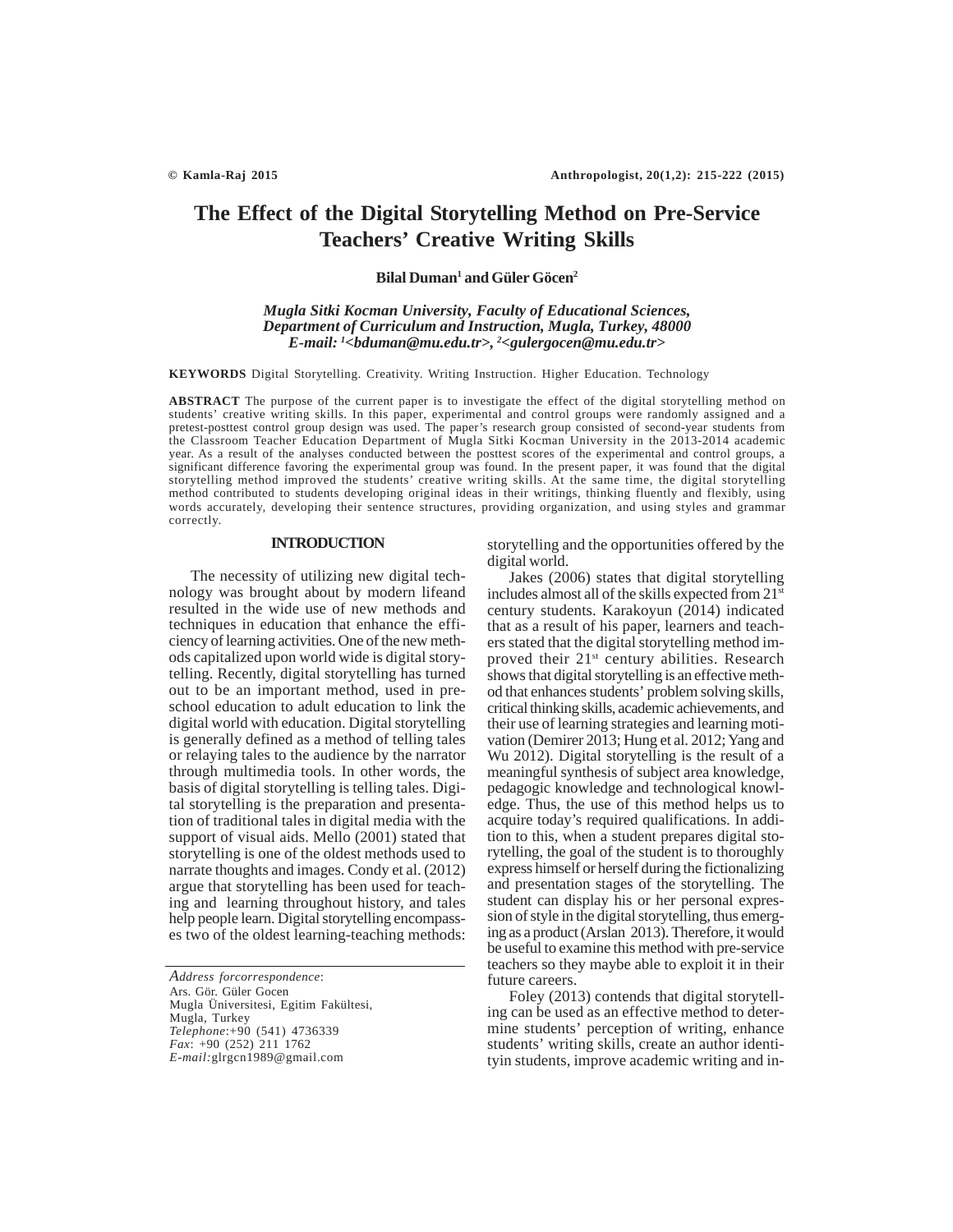volve students in the writing process. Some other papers explored the effect of digital storytelling and found that digital storytelling is a method that can foster writing skills (Xu et al. 2011; Kulla-Abbott 2006; Green 2011).

Kaya (2013) stated that the story is one of the suitable storytelling genres through which students can explain themselves creatively. Digital storytelling is a method that enables students to write and present stories by using their creative thinking skills. In addition to this, digital storytelling can be viewed as a method that helps students improve their creative writing skills. Creative writing is an expression of all the information gained from observations of the outer world in a manner that is different from other people. It is the written exhibition of creative thoughts by means of stories, poems, folktales, cartoons etc. (Kaya 2013). Creative writing means going beyond the ordinary without compelling normal values, displaying thoughts that are different from others' by drawing on imagination, catching originality, writing fluently and with fun, taking pleasure from writing and going beyond the standards (Kucuk 2007).

Research shows that genres such as music, cartoons and stories might contribute to the development of creative writing skills (Kaya 2013). In the digital storytelling method, visual and audio elements can be freely used; hence, this method can be used to enhance students' writing skills. Based on these assumptions, the problem statement of the present paper was formed.

The purpose of the present paper is to investigate the effect of the digital storytelling method on students' creative writing skills. For this connection, the stories written by the pre-service teachers were evaluated through the data collection instrument in relation to creative writing skills and its eight sub-dimensions: originality of the ideas, fluency of the thoughts, flexibility of the thoughts, richness of vocabulary, sentence structure, organization, genre and style, and correct use of grammar. For this purpose, answers to the following questions were sought:

1. Is there a significant difference between the experimental group students' pretest creative writing total score and sub-dimension scores (originality of the ideas, fluency of the thoughts, flexibility of the thoughts, richness of vocabulary, sentence structure, organization, genre and style, and correct use of grammar) and their posttest creative writing total score and sub-dimension scores?

2. Is there is a significant difference between the pretest creative writing total score and subdimension scores of the students instructed through the PowerPoint-assisted presentation and their posttest scores?

3. Is there a significant difference between the creative writing posttest scores of the students by means of PowerPoint presentationbased instruction and those of the students instructed through the digital storytelling method?

#### **METHODOLOGY**

#### **Research Design**

For this paper, experimental and control groups were randomly assigned and a pretestposttest control group experimental design was used. In the pretest-posttest control group model—one of the real experimental methods—there are two groups, called experimental and control, which are determined through unbiased assignment. The experiments with the highest scientific value are the experiments conducted with real experimental methods (Karasar 2009). In the present paper, the experimental group students were subjected to digital storytelling-based instruction and the control group students were exposed to PowerPoint-assisted presentation instruction.

#### **Participants**

The group studied in this paper consists of second-year students from the Classroom Teacher Education Department of Mugla Sitki Kocman University in the 2013-2014 academic year. In order to determine whether the experimental and control groups are equal, the students were told to write stories that would be evaluated through the creative writing rubric, and then their pretest scores were calculated. The researchers evaluated the stories written by the students and no significant difference was found as a result of an independent samples t-test. Pretest mean scores of the experimental and control groups and t-test results concerning these scores are presented in Table 1.

The experimental group and the control group were randomly determined. There were a total of 76 students participating in the paper; 38 of them were assigned to the experimental group and 38 were assigned to the control group.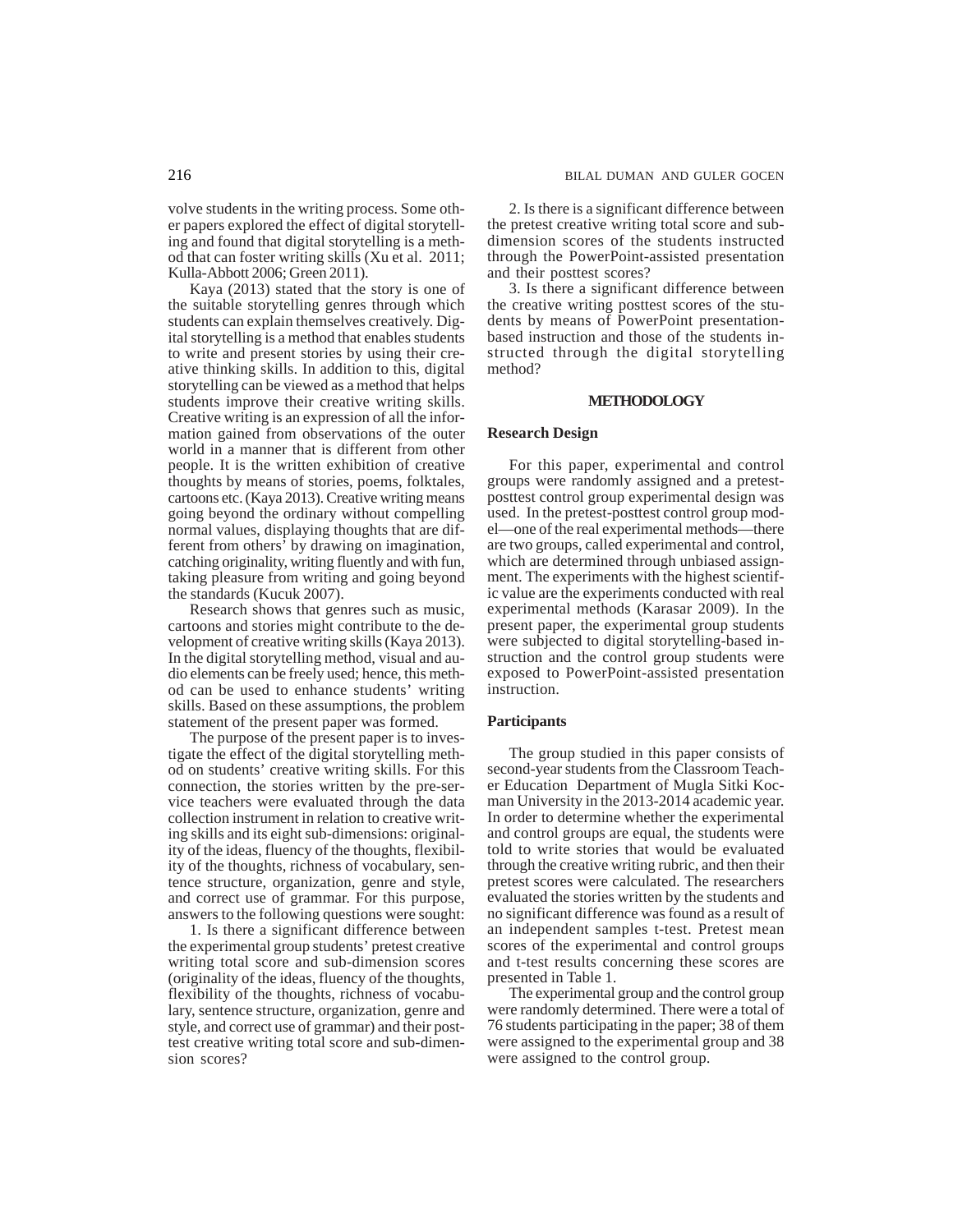## DIGITAL STORYTELLING 217

**Table 1: t-test results related to creative writing pretest total scores and sub-dimension scores of the experimental and control group students**

|                                  | N  | $\boldsymbol{X}$ | Ss   | $\boldsymbol{t}$ | $\boldsymbol{p}$ |
|----------------------------------|----|------------------|------|------------------|------------------|
| Originality of the Ideas         |    |                  |      |                  |                  |
| Experimental                     | 38 | 2.18             | .65  | $-0.650$         | .520             |
| Control                          | 38 | 2.26             | .50  |                  |                  |
| Fluency of the Thoughts          |    |                  |      |                  |                  |
| Experimental                     | 38 | 1.92             | .48  | .240             | .812             |
| Control                          | 38 | 1.89             | .45  |                  |                  |
| Flexibility of the Thoughts      |    |                  |      |                  |                  |
| Experimental                     | 38 | 1.92             | .49  | $-1.743$         | .090             |
| Control                          | 38 | 2.10             | .45  |                  |                  |
| Richness of Vocabulary           |    |                  |      |                  |                  |
| Experimental                     | 38 | 2.23             | .59  | .961             | .343             |
| Control                          | 38 | 2.10             | .56  |                  |                  |
| Sentence Structure               |    |                  |      |                  |                  |
| Experimental                     | 38 | 2.24             | .59  | .404             | .689             |
| Control                          | 38 | 2.18             | .56  |                  |                  |
| Organization                     |    |                  |      |                  |                  |
| Experimental                     | 38 | 2.26             | .60  | 1.954            | .058             |
| Control                          | 38 | 2.05             | .52  |                  |                  |
| Genre                            |    |                  |      |                  |                  |
| Experimental                     | 38 | 2.11             | .51  | .298             | .767             |
| Control                          | 38 | 2.08             | .59  |                  |                  |
| Style and Correct Use of Grammar |    |                  |      |                  |                  |
| Experimental                     | 38 | 2.24             | .59  | 1.044            | .303             |
| Control                          | 38 | 2.11             | .51  |                  |                  |
| Creative Writing Total           |    |                  |      |                  |                  |
| Experimental                     | 38 | 17.10            | 3.63 | .478             | .636             |
| Control                          | 38 | 16.78            | 2.76 |                  |                  |

p< 0.05

# **Data Collection Instrument and Procedure**

In order to evaluate the creative writing skills of the students in this paper, the "Creative Writing Skills Rubric" developed by Ozturk (2007) was used. The rubric consists of eight sub-dimensions. These are originality of the ideas, fluency of the thoughts, flexibility of the thoughts, richness of vocabulary, sentence structure, organization, genre and style, and correct use of grammar. For each sub-dimension in this rubric, a score ranging from 1 to 5 can be taken; the lowest score to be taken from the rubric is 8 and the highest score is 40.

# **Validity and Reliability Works**

In order to establish the validity of the Creative Writing Skills Rubric used in the present paper, expert opinions were sought. In order to establish the reliability of the rubric, the texts written by the pre-service teachers were scored independently. Then, using inter-rater cohesion percentage and Cohen's kappa coefficient, the reliability of the scale was established. The inter-rater cohesion percentage was found to be 77.5. As this value is over 70 percent, the scale can be argued to be reliable (Sencan 2005). The weighted kappa coefficient was calculated to be 0.698. These values show that the cohesion among the raters is above medium.

## **Experimental Process**

The application was conducted for four class hours per week in the course of Teaching Technologies and Materials Design. The content of the course was delivered to the experimental group through the digital storytelling method and to the control group through PowerPoint presentation-based instruction. First, in order to determine the equality of the groups, both of the groups were told to write a story, and then their texts were analyzed and evaluated with the data collection instrument. After the determination of the equality of the groups, the experimental group and the control group were randomly determined. Before the application, the experimental group students were informed about the digital storytelling method. The stages of storytelling prepa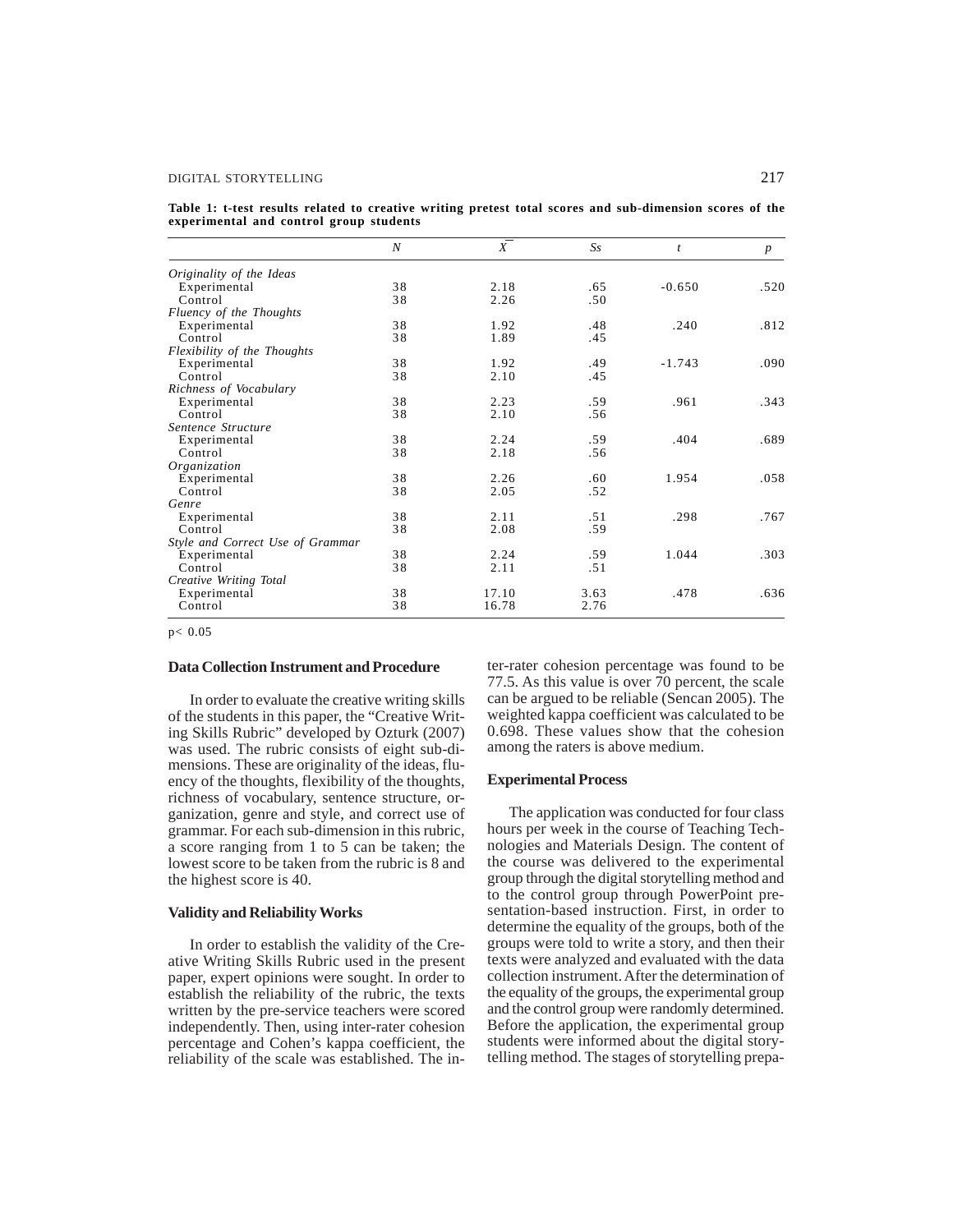ration were explained to them, as well as how to design a storyboard and how to construct a digital story. They were introduced to the Photo Story 3 program, which is used to design digital storytelling; a sample application was demonstrated. During the experimental process, the experimental group students prepared a digital story for the unit to be studied each week, and these stories were presented and discussed in class. In the control group, on the other hand, the students prepared PowerPoint presentations and presented them in class. The application lasted for seven weeks for four class hours each week.

#### **Data Analysis**

In the present paper, pretest and posttest scores of the experimental and control group students taken from the Creative Writing Skills Rubric were calculated. The collected data were analyzed by using the SPSS 17 program package. In the analysis of the data, an independent samples t-test was run to determine the difference between the pretest and posttest scores of the experimental group and the control group. Buyuközturk (2012) stated that this statistic analysis is suitable when two groups are randomly assigned to an experimental group and a control group, and when these groups are instructed on the same content through two different teaching methods; at the end of the application, efficiency of the methods are to be evaluated. In withingroups comparisons of the pretest and posttest scores, a dependent samples t-test was used. The statistical significance level was set to be 0.05.

## **FINDINGS**

#### **Findings Related to the First Sub-problem**

An independent samples t-test was run to test whether there is a significant difference between the experimental group students' pretest creative writing total score and sub-dimension scores (originality of the ideas, fluency of the thoughts, flexibility of the thoughts, richness of vocabulary, sentence structure, organization, genre and style, and correct use of grammar) and their posttest creative writing total score and subdimension scores. The obtained data are presented in Table 2.

**Table 2: t-test results related to the experimental group students' pretest and posttest creative writing total scores and sub-dimension scores**

|                                  | N  | $\overline{X}^-$ | $S_{S}$ | $\mathfrak{t}$ | $\boldsymbol{p}$ |
|----------------------------------|----|------------------|---------|----------------|------------------|
| Originality of the Ideas         |    |                  |         |                |                  |
| Pretest                          | 38 | 2.18             | .65     | $-9.69$        | .000.            |
| Posttest                         | 38 | 3.92             | .96     |                |                  |
| Fluency of the Thoughts          |    |                  |         |                |                  |
| Pretest                          | 38 | 1.92             | .48     | $-11.03$       | .000             |
| Posttest                         | 38 | 3.89             | 1.03    |                |                  |
| Flexibility of the Thoughts      |    |                  |         |                |                  |
| Pretest                          | 38 | 1.92             | .48     | $-10.31$       | .000             |
| Posttest                         | 38 | 3.71             | .98     |                |                  |
| Richness of the Vocabulary       |    |                  |         |                |                  |
| Pretest                          | 38 | 2.24             | .58     | $-8.31$        | .000             |
| Posttest                         | 38 | 3.53             | .86     |                |                  |
| Sentence Structure               |    |                  |         |                |                  |
| Pretest                          | 38 | 2.24             | .05     | $-7.59$        | .000.            |
| Posttest                         | 38 | 3.55             | .92     |                |                  |
| Organization                     |    |                  |         |                |                  |
| Pretest                          | 38 | 2.26             | .60     | $-10.43$       | .000             |
| Posttest                         | 38 | 3.97             | .88     |                |                  |
| Genre                            |    |                  |         |                |                  |
| Pretest                          | 38 | 2.10             | .51     | $-12.72$       | .000             |
| Posttest                         | 38 | 3.97             | .88     |                |                  |
| Style and Correct Use of Grammar |    |                  |         |                |                  |
| Pretest                          | 38 | 2.31             | .59     | $-9.85$        | .000             |
| Posttest                         | 38 | 3.78             | .74     |                |                  |
| Creative Writing Total           |    |                  |         |                |                  |
| Pretest                          | 38 | 17.61            | 3.63    | $-11.70$       | .000             |
| Posttest                         | 38 | 30.34            | 6.52    |                |                  |

p< 0. 05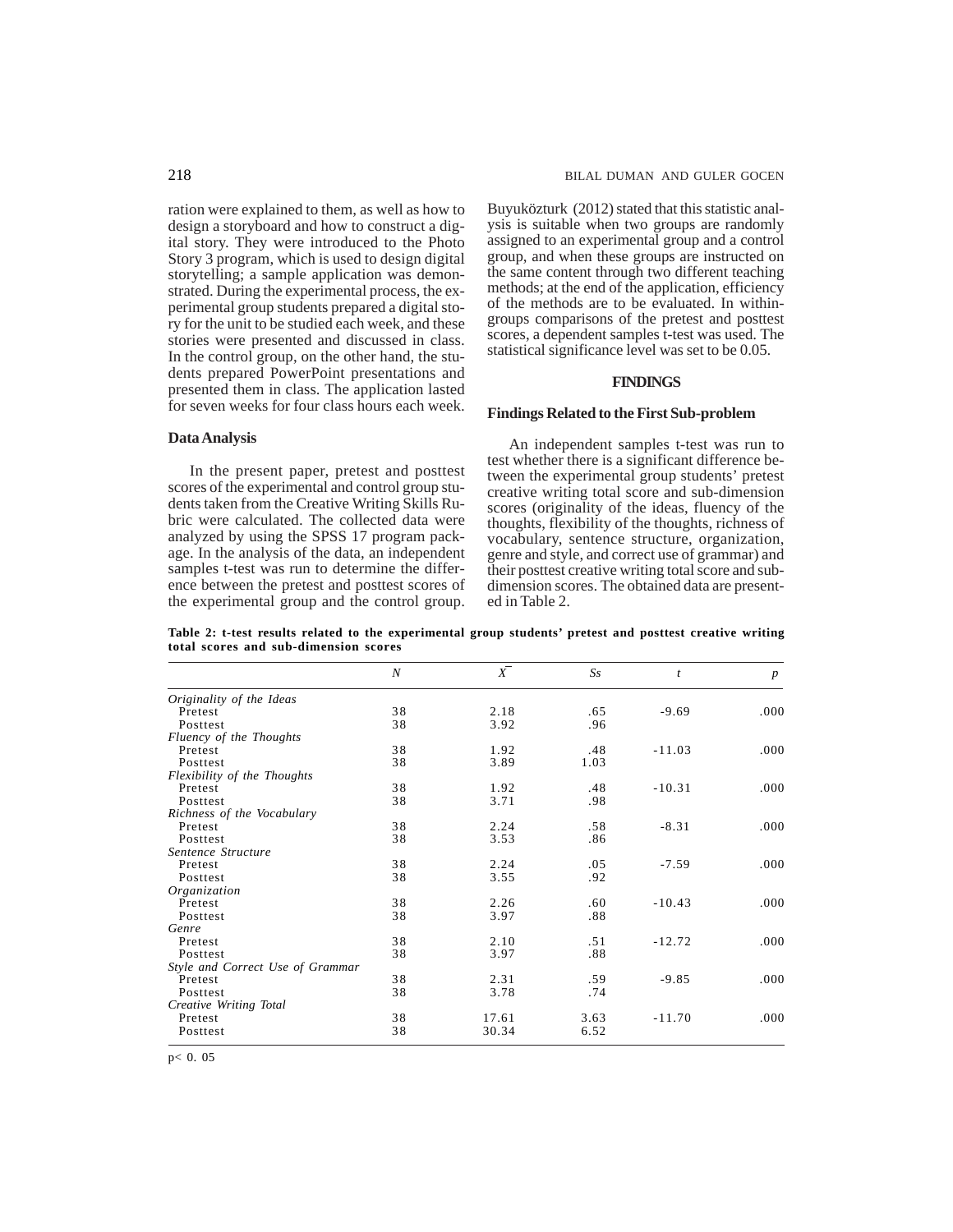# DIGITAL STORYTELLING 219

When Table 2 is examined, it is seen that there is a significant difference  $(p<.05)$  between the experimental group students' pretest creative writing total score and sub-dimension scores and their posttest creative writing total score and subdimension scores. When the means are investigated, it is seen that this difference is in favor of the posttest scores.

#### **Findings Related to the Second Sub-problem**

A dependent samples t-test was run to test whether there is a significant difference between the control group students' pretest creative writing total score and sub-dimension scores (originality of the ideas, fluency of the thoughts, flexibility of the thoughts, richness of vocabulary, sentence structure, organization, genre and style, and correct use of grammar) and their posttest creative writing total score and sub-dimension scores. The obtained data are presented in Table 3.

When Table 3 is examined, it is seen that there is no significant difference (p<.05) between the control group students' pretest creative writing total score and sub-dimension scores and their posttest creative writing total score and sub-dimension scores.

## **Findings Related to the Third Sub-problem**

An independent samples t-test was run to test whether there is a significant difference between the experimental group students' posttest creative writing total score and sub-dimension scores (originality of the ideas, fluency of the thoughts, flexibility of the thoughts, richness of vocabulary, sentence structure, organization, genre and style,and correct use of grammar) and the control group students' posttest creative writing total score and sub-dimension scores. The obtained data are presented in Table 4.

When Table 4 is examined, it is seen that there is a significant difference  $(p<.05)$  between the experimental group students' posttest creative writing total score and sub-dimension scores and the control group students' posttest creative writing total score and sub-dimension scores. This difference is in favor of the posttest scores of the experimental group students.

|                                  | N  | $\overline{\overline{X}}$ | Ss   | $\boldsymbol{t}$ | $\boldsymbol{p}$ |
|----------------------------------|----|---------------------------|------|------------------|------------------|
| Originality of the Ideas         |    |                           |      |                  |                  |
| Pretest                          | 38 | 2.26                      | .50  | $-.94$           | .353             |
| Posttest                         | 38 | 2.36                      | .71  |                  |                  |
| Fluency of the Thoughts          |    |                           |      |                  |                  |
| Pretest                          | 38 | 1.89                      | .45  | $-1.48$          | .146             |
| Posttest                         | 38 | 2.10                      | .76  |                  |                  |
| Flexibility of the Thoughts      |    |                           |      |                  |                  |
| Pretest                          | 38 | 2.10                      | .45  | .23              | .822             |
| Posttest                         | 38 | 2.07                      | .78  |                  |                  |
| Richness of the Vocabulary       |    |                           |      |                  |                  |
| Pretest                          | 38 | 2.11                      | .56  | $-.44$           | .661             |
| Posttest                         | 38 | 2.15                      | .68  |                  |                  |
| Sentence Structure               |    |                           |      |                  |                  |
| Pretest                          | 38 | 2.18                      | .56  | .42              | .676             |
| Posttest                         | 38 | 2.13                      | .66  |                  |                  |
| Organization                     |    |                           |      |                  |                  |
| Pretest                          | 38 | 2.05                      | .52  | $-2.77$          | .090             |
| Posttest                         | 38 | 2.36                      | .63  |                  |                  |
| Genre                            |    |                           |      |                  |                  |
| Pretest                          | 38 | 2.08                      | .48  | $-1.53$          | .133             |
| Posttest                         | 38 | 2.21                      | .62  |                  |                  |
| Style And Use of Correct Grammar |    |                           |      |                  |                  |
| Pretest                          | 38 | 2.11                      | .51  | $-.25$           | .800             |
| Posttest                         | 38 | 2.13                      | .66  |                  |                  |
| Creative Writing Total           |    |                           |      |                  |                  |
| Pretest                          | 38 | 16.79                     | 2.76 | $-1.34$          | .186             |
| Posttest                         | 38 | 17.55                     | 4.48 |                  |                  |

**Table 3: t-test results related to the control group students' pretest and posttest creative writing total scores and sub-dimension scores**

p< 0. 05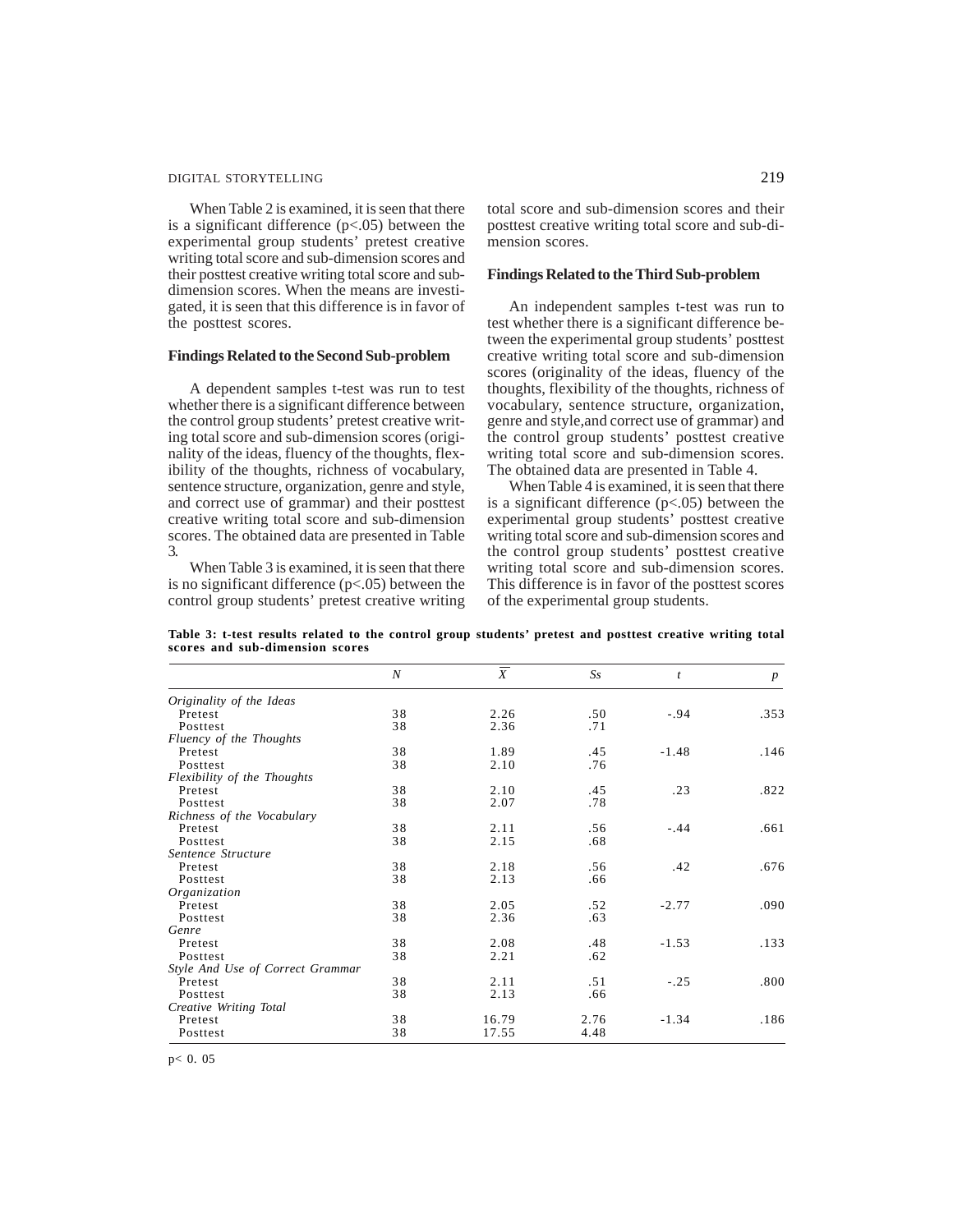**Table 4: t-test results related to the posttest creative writing total scores and sub-dimension scores of the experimental and control groups**

|                                  | $\boldsymbol{N}$ | $\overline{\overline{X}}$ | $S_{S}$ | $\boldsymbol{t}$ | $\boldsymbol{p}$ |
|----------------------------------|------------------|---------------------------|---------|------------------|------------------|
| Originality of the Ideas         |                  |                           |         |                  |                  |
| Experimental                     | 38               | 3.92                      | .97     | 7.82             | .000             |
| Control                          | 38               | 2.36                      | .71     |                  |                  |
| Fluency of the Thoughts          |                  |                           |         |                  |                  |
| Experimental                     | 38               | 3.89                      | 1.03    | 8.11             | .000             |
| Control                          | 38               | 2.10                      | .76     |                  |                  |
| Flexibility of the Thoughts      |                  |                           |         |                  |                  |
| Experimental                     | 38               | 3.71                      | .98     | 7.59             | .000             |
| Control                          | 38               | 2.07                      | .78     |                  |                  |
| Richness of the Vocabulary       |                  |                           |         |                  |                  |
| Experimental                     | 38               | 3.52                      | .86     | 7.34             | .000             |
| Control                          | 38               | 2.15                      | .68     |                  |                  |
| Sentence Structure               |                  |                           |         |                  |                  |
| Experimental                     | 38               | 3.55                      | .92     | 7.75             | .000             |
| Control                          | 38               | 2.13                      | .66     |                  |                  |
| Organization                     |                  |                           |         |                  |                  |
| Experimental                     | 38               | 3.97                      | .88     | 8.77             | .000             |
| Control                          | 38               | 2.37                      | .63     |                  |                  |
| Genre                            |                  |                           |         |                  |                  |
| Experimental                     | 38               | 3.97                      | .88     | 11.19            | .000             |
| Control                          | 38               | 2.21                      | .62     |                  |                  |
| Style and Correct Use of Grammar |                  |                           |         |                  |                  |
| Experimental                     | 38               | 3.79                      | .74     | 10.57            | .000             |
| Control                          | 38               | 2.13                      | .66     |                  |                  |
| Creative Writing Total           |                  |                           |         |                  |                  |
| Experimental                     | 38               | 30.34                     | 6.53    | 9.66             | .000             |
| Control                          | 38               | 17.55                     | 4.49    |                  |                  |
|                                  |                  |                           |         |                  |                  |

p< 0. 05

# **DISCUSSION**

In the present paper, the effect of the digital storytelling method on students' creative writing skills was investigated. For this purpose, and in the application of the designed experimentally and lasting seven weeks, the instruction was delivered to the experimental group through the digital storytelling method and to the control group through PowerPoint presentation-based instruction. By means of the rubric used as a data collection instrument, the pre-service teachers' creative writing skills and sub-dimensions (originality of the ideas, fluency of the thoughts, flexibility of the thoughts, richness of vocabulary, sentence structure, organization, genre and style, and correct use of grammar) were evaluated before and after the experimental process.

The analyses of the collected data revealed that there is a significant difference  $(p<.05)$  between the experimental group students' pretest creative writing total score and sub-dimension scores and their posttest creative writing total score and sub-dimension scores. In light of this finding, it can be argued that instruction delivered through the digital storytelling method contributed to the development of the experimental group students' creative writing skills. It was observed that the experimental group students who were instructed through the digital storytelling method were able to develop original ideas in their texts. Throughout the application process of the digital storytelling method, the students were provided with an environment in which they could develop their ideas freely as well as express and share them comfortably. In line with the suggestion of Rubin (2000), "For students to write creative texts, there is a need for a classroom environment for students to feel psychologically secure, to think individually and share their thoughts with their peers"; such an environment was created for the students within the context of the present paper, and this helped the students to develop themselves in the subdimension of the originality of the thoughts. The reason for the experimental group students' development of their creative writing skills in the sub-dimensions of fluency of the thoughts, flexibility of the thoughts and organization may have been the fact that they continuously prepared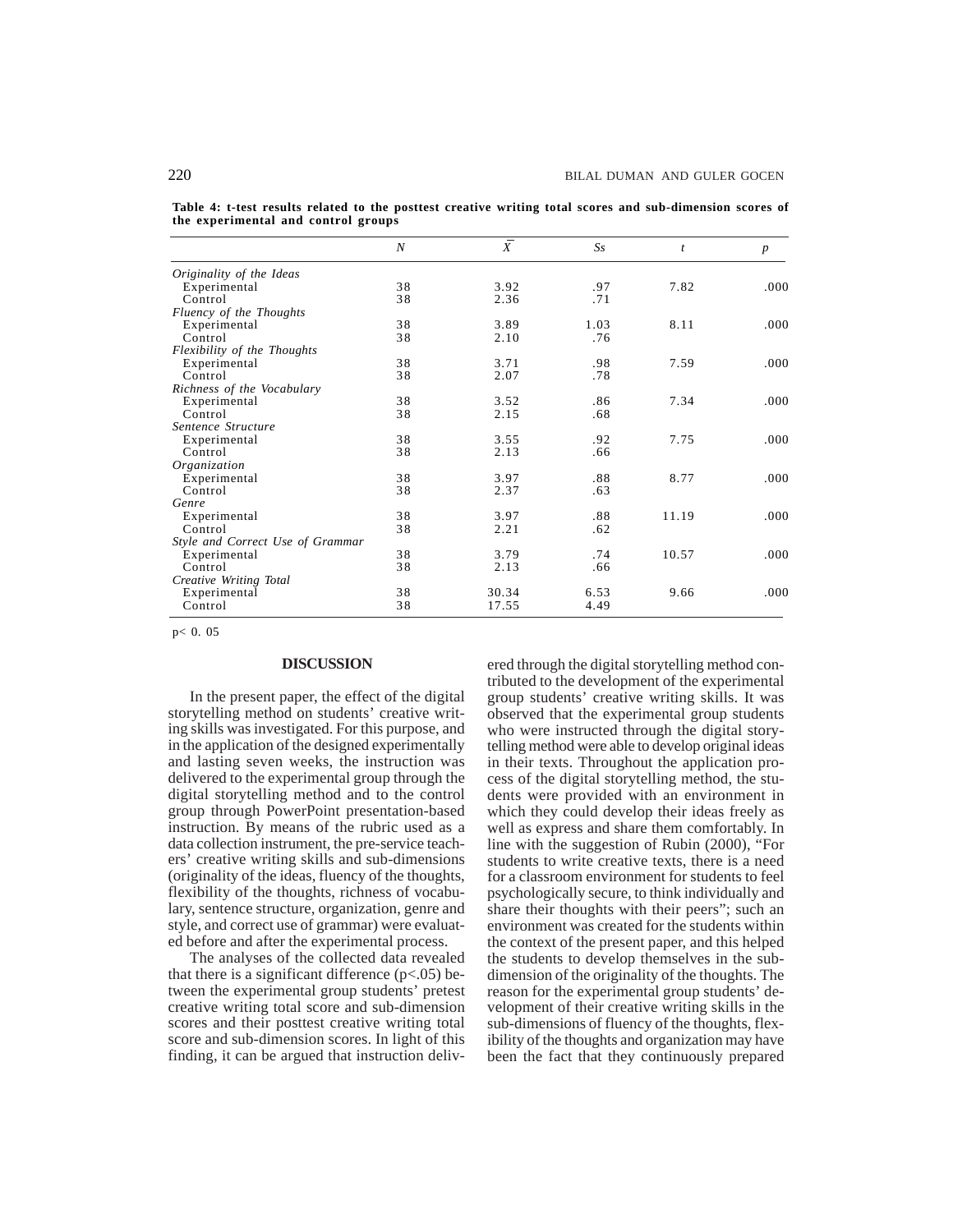# DIGITAL STORYTELLING 221

digital stories during the experimental process. The experimental group students prepared digital stories and storyboards every week, and this may have contributed to the development of their writing fluency, flexibility and organization. The reason for the experimental students' development in the sub-dimension of the richness of vocabulary may have been the preparation oftheir stories in cooperation with their peers and thus, sharing opinions about different aspects of vocabulary such as the richness of word meanings, determination of the correct words, suitability of the words for the purpose of the text etc., and finding opportunities to revise their stories and make corrections when necessary. In analogy to these findings, Xin (2014) precipitated in his paper that the use of the digital storytelling method increases the number of words and complete sentences used by the learners. Presentation and evaluation of the digital stories prepared by the students in the class may have contributed to the development of the experimental group students in the sub-dimensions of sentence structure, genre and style, and correct use of grammar.

The analyses of the data collected from the control group students revealed that there is no significant difference  $(p<.05)$  between the control group students' pretest creative writing total score and sub-dimension scores and their posttest creative writing total score and sub-dimensions scores. This may indicate that Power-Point presentation-based instruction is not an effective method for improving students' creative writing skills. PowerPoint presentation-based instruction is commonly used by instructors in higher education (Roehling and Trent-Brown 2011; Yilmazel-Sahin 2009). Research shows that frequent use of PowerPoint presentation-based instruction in class makes students feel bored and distracted (Roehling and Trent-Brown 2011; Alpan 2013). What makes PowerPoint presentation-based instruction ineffective may be that the teacher—not the students—is active and dominant, and it is just a technological reflection of a traditional lecturing. Rickman and Grudzinski (2000) and Alpan (2013) reported that students see teachers who teach based on PowerPoint presentation-based instruction as a new version of the former boring teachers who teach by reading from a book. As in PowerPoint presentationbased instruction, students only use the presented information; they have difficulty creating original products, and this method is ineffective in developing students' creative writing skills.

Another finding of the present paper is that there is a significant difference  $(p<.05)$  between the experimental group students' posttest creative writing total score and sub-dimension scores and the control group students' posttest creative writing total score and sub-dimensions scores. This difference is in favor of the posttest scores of the experimental group students. In light of this finding, it can be argued that thedigital storytelling method is more effective in developing creative writing skills of the students than PowerPoint presentation-based instruction. As students write stories about the content of the course and create an original product by combining these stories with visual and audio elements, they can enhance their creativity and creative writing skills. Gresham (2014) asserted that the digital storytelling method, which enables the learners to work with digital technologies, improves their creative writing confidence.

### **CONCLUSION**

The analyses of the collected data revealed that there is a significant difference  $(p<.05)$  between the experimental group students' pretest creative writing total score and sub-dimensionscores (originality of the ideas, fluency of the thoughts, flexibility of the thoughts, richness of vocabulary, sentence structure, organization, genre and style, and correct use of grammar) and their posttest creative writing total score and subdimension scores.

The analyses of the data collected from the control group students revealed that there is no significant difference (p<.05) between the control group students' pretest creative writing total score and sub-dimension scores (originality of the ideas, fluency of the thoughts, flexibility of the thoughts, richness of vocabulary, sentence structure, organization, genre and style, and correct use of grammar) and their posttest creative writing total score and sub-dimension scores.

Another finding of the present paper is that there is a significant difference  $(p<.05)$  between the experimental group students' posttest creative writing total score and sub-dimension scores (originality of the ideas, fluency of the thoughts, flexibility of the thoughts, richness of vocabulary, sentence structure, organization,